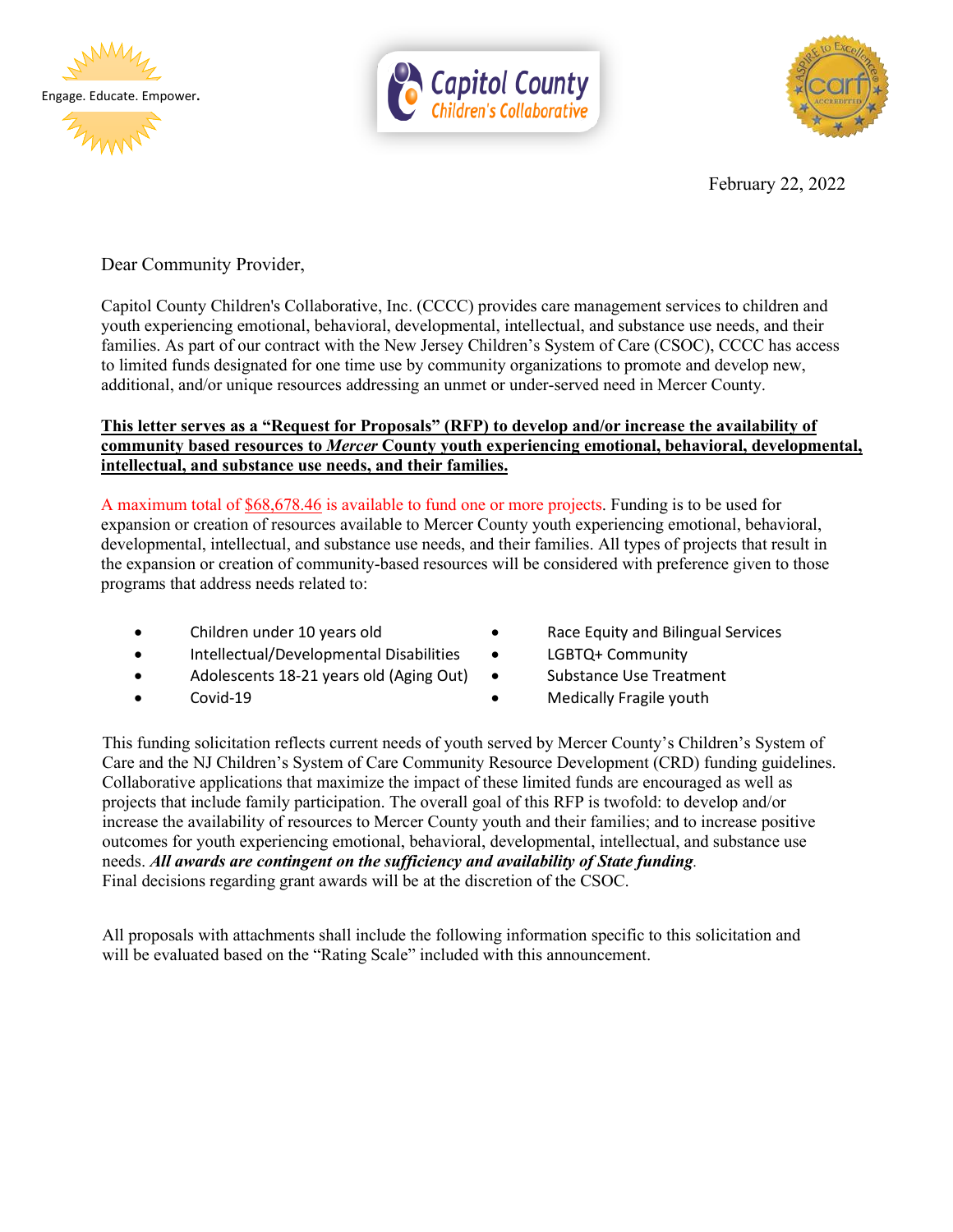





- 1. Needs Statement:
	- Understanding needs of Mercer County youth with emotional, behavioral, developmental, intellectual, and substance use needs especially in regards to Medicaid and EvidenceBased Practices (EBPs), promising practices, or best practices, where applicable.
	- Understanding of referral needs for all NJ Children's System of Care Partners;
	- General and specific knowledge of cultural competencies necessary to be successful in Mercer County
- 2. Description of Agency and History of Service to Youth and Families:
	- Organizational capability to initiate and sustain current and proposed program, preferably Evidence Based Practices (EBPs), promising practices, or best practices, where applicable.
- 3. Description of Service(s) to be funded:
	- Specific implementation plan, informed by a qualified purveyor of that best practice, promising practice, and EBP particularly around fidelity to the model when applicable;
	- Activities and services to be provided during the funding period, and those to commence beyond the funding period;
	- Background, qualifications, and justification of organization to provide work as part of this proposal;
	- Agreement to serve Medicaid-eligible youth and their families;
	- Agreement to serve all eligible NJ Children's System of Care youth (No eject No reject).
	- Assurance of equitable access of the service(s) to the identified population
	- The effective period or term of the service or activity;
- 4. Anticipated Outcomes
	- Sustainability plan. All projects must demonstrate sustainability after initial funding. Demonstrate that the service is sustainable after the end of the effective term and provide a plan outlining relevant strategies. Please describe how these services will continue into the future, including plans for third party reimbursement and/or client fees.
	- Defined anticipated quantifiable deliverables, level of service, and/or outcomes.
	- Affirmation of required periodic fiscal and or program reports to demonstrate compliance with the bid requirements
- 5. Evaluation Methods
	- Evaluation of practice or program adherence/fidelity/effectiveness and participation in ongoing outcomes research, if applicable, to the practice or program proposed.
	- Documentation of a quality assurance effort and outcomes monitoring plan;
- 6. Budget
	- Exact amount of funds requested and detailed budget for the expenditure of these funds.
	- Costs should be reasonable, provide adequate justification of costs SPECIFIC ONLY to this proposal (i.e. overhead costs of agency or salaries not directly related to project are NOT acceptable).